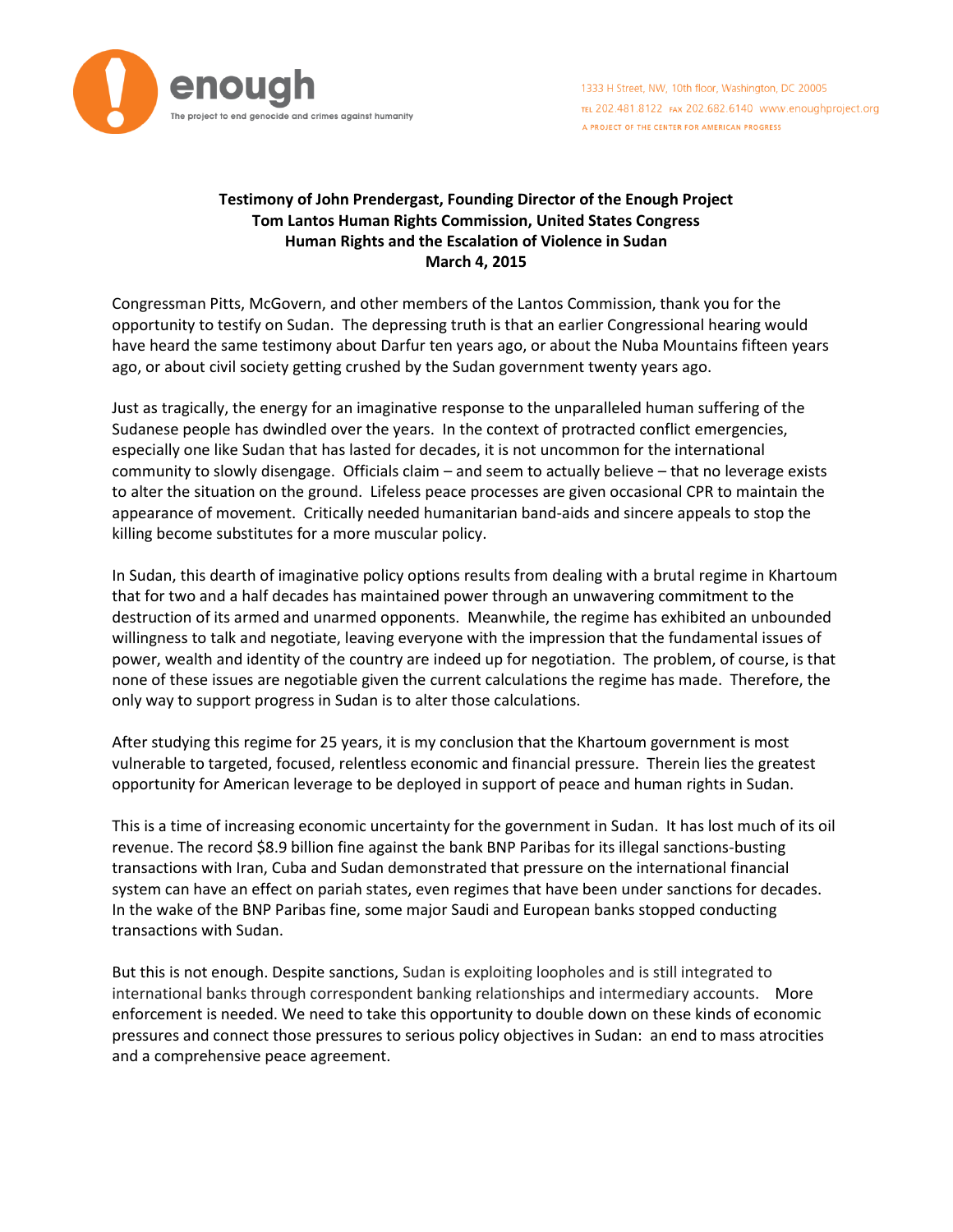

1333 H Street, NW, 10th floor, Washington, DC 20005 TEL 202.481.8122 FAX 202.682.6140 www.enoughproject.org A PROJECT OF THE CENTER FOR AMERICAN PROGRESS

I would argue that the key point of leverage for U.S. policy is to cut off the Sudan government's economic lifelines and to protect the integrity of the international financial system from economic transactions that underwrite some of the worst human rights abuses globally over the last two decades.

I'd like to focus on two particular pressure points which, if utilized, could constrict considerably the resources available to the Sudanese regime and to create a cost for doing business with Sudanese government-related entities and individuals.

## **1. DESIGNATING SUDANESE GOLD AS CONFLICT-AFFECTED**

When South Sudan won its independence in 2011, Sudan lost a significant chunk of its biggest source of foreign exchange earnings: oil revenues. As a result, gold has become the new oil for Sudan. The IMF estimates that 2014 gold sales, which amounted to 37 tons, earned the government \$1.17 billion. Much of that gold is coming from Darfur and other conflict zones where the government's consolidation of control over the country's gold mines has been fueled in part by violent ethnic cleansing in the gold mining areas by army troops and government-supported militia leaders. Gold mines have been both the site and object of conflict across Sudan, including in Blue Nile and South Kordofan. However, these dynamics are at their most visible and damaging at Jebel Amer, in North Darfur. There, Musa Hilal, a man who is best known as the vanguard for Sudan's genocidal Janjaweed forces, is now benefitting from burgeoning gold production. In early 2013, in an eerie echo of the past, his troops swept into the area, pillaged the artisan mining community, forced tens of thousands to flee for their lives, and dramatically altered the ethnic dynamics of the town. Those same forces continue to benefit from Jebel Amer's gold today since Hilal's Awakening Revolutionary Council taxes all gold from the area.

More problematically, since the government is the only legal gold exporter in the country, it buys up all production, even gold mined from Jebel Amer. Gold from conflict-affected mines mixes with other licit gold from industrial production at the Central Bank and the government-owned refinery. Since Sudan has not instituted any supply chain certification mechanisms or due diligence practices, once it gets to the Central Bank, there is no way to know whether gold from Sudan came from conflict-affected mines in Darfur or Blue Nile.

#### *Proposed Congressional Action:*

- *a)* Members of Congress led by members of this Commission should introduce a Congressional Resolution that spells out how Sudan's gold trade is conflict-affected and a major factor in destabilizing Darfur, especially in light of its connection to Musa Hilal, who is on the U.S. sanctions list. The Resolution could call on banks and gold refiners to red-flag Sudanese gold as high risk, and for gold industry associations to include Sudan as a high-risk country in their conflict-free audits, in order to ascertain what gold exports from Sudan are conflict-affected.
- *b)* Given the gravity of the threat that the gold trade presents, Congress should expand the scope of Sudan's sanctions outlined in the 2006 Darfur Peace and Accountability Act to specifically include provisions that would allow the imposition of sanctions on traders, officials, and armed leaders benefitting from the conflict-affected gold trade from Darfur.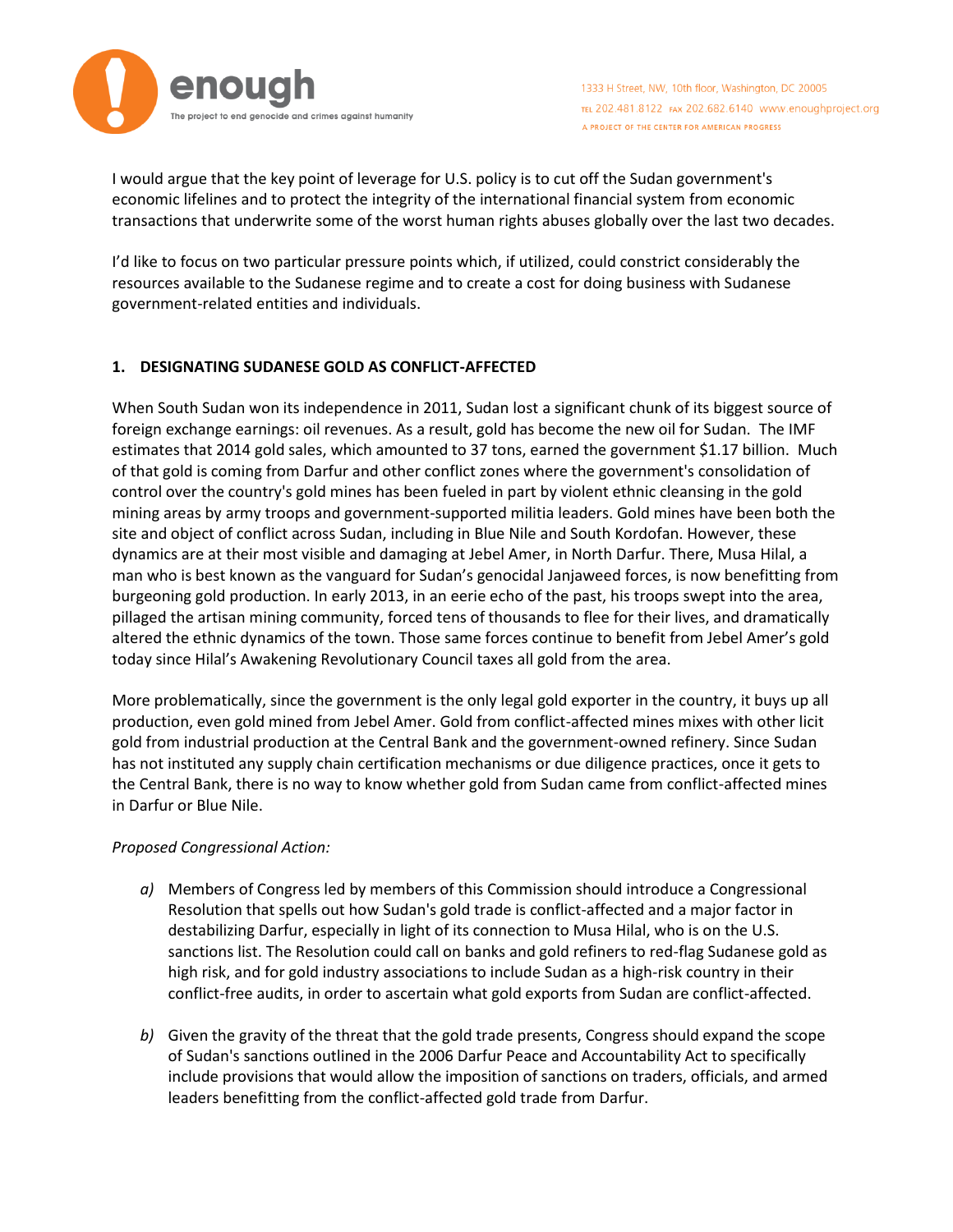

#### *Proposed Executive Action:*

- *a)* The U.S. Department of the Treasury should build dossiers for eventual sanctions designation on traders, companies, and/or officials who are specifically involved in trading conflict-affected gold from Darfur. Under Executive Order 13400, anyone who constitutes a threat to the stability of Darfur and the region can be sanctioned.
- *b)* The U.S. State Department should urge the U.A.E. to tighten its import controls on gold from Sudan. Specifically, the government and the Dubai Multi-Commodities Center should require that any imports from Sudan are documented with invoices stating consignees, certificates of origin, and proof of original export taxes paid. Also, U.S. diplomats should urge the UAE to eliminate the hand-carry rule that allows smugglers to carry in large amounts of gold with limited scrutiny.
- *c)* The State Department's Bureau of Economic and Business Affairs should urge the OECD Multi-Stakeholder Group on Responsible Mineral Supply Chains, the Conflict-Free Sourcing Initiative, the London Bullion Market Association, and the Responsible Jewellery Council to make sure that their various auditors designate Sudanese gold as high-risk when conducting conflict-free audits. Given the consolidation of all gold mined in Sudan by the Central Bank, all exports coming from the country should be considered high risk for connections to conflict at present.

## *Proposed Industry Action:*

a) Industry auditors from the LBMA, RJC, and CFSI should red-flag Sudan gold exports as conflictaffected during conflict-free audits, and require refiners to conduct additional due diligence and trace all gold coming from Sudan to its mine of origin to ensure that such purchases are not inadvertently fueling war in Darfur, Blue Nile or South Kordofan. The gold industry's existing responsible sourcing auditing programs are attempting to address conflict-affected supply chains from the Democratic Republic of Congo. The same scrutiny should be applied to Sudan. This would thereby reduce the market value that any conflict-affected Sudanese gold can command.

## **2. ENHANCING SANCTIONS ON MIDDLE MEN AND ENABLERS**

Sanctions have been unevenly imposed by the international community and have not been enforced sufficiently to have a significant impact on calculations of senior officials within the Sudanese regime. The United States and other countries should significantly enhance enforcement efforts as a means to pressure Khartoum on human rights and peace issues. Most importantly, the next wave of U.S. sanctions should target the facilitators and enablers who underpin the movement of funds on behalf of the regime. This would include Sudanese banks and international banks that do business with them directly or indirectly through correspondent banking relationships. The recent fine on BNP Paribas is a model.

## *Proposed Legislative Action:*